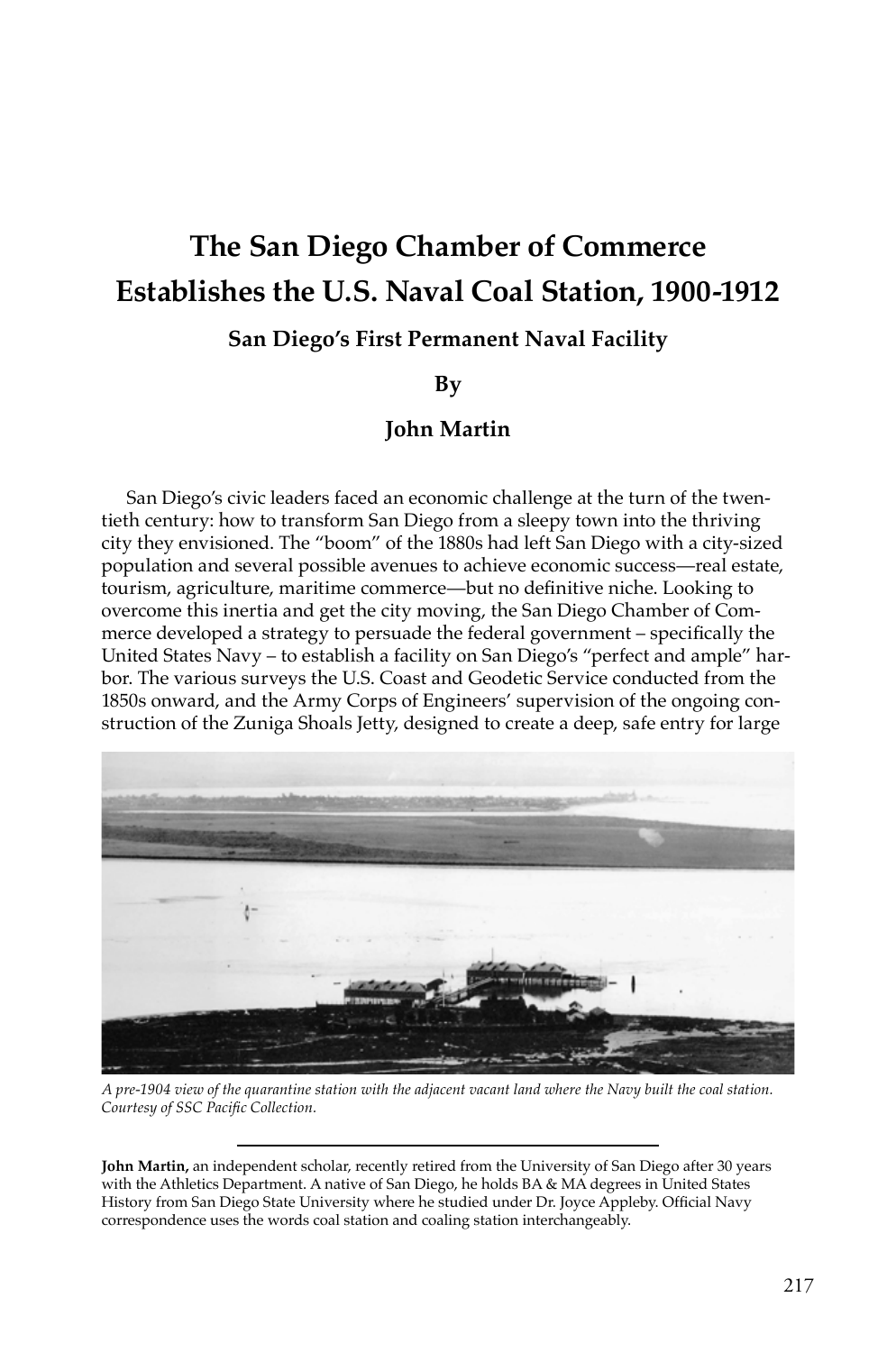vessels, had thoroughly familiarized the government with the advantages of San Diego Bay. Now, with the harbor as the focus, the Chamber leadership framed their campaign to bring a military installation to San Diego with the tangential expectation that if they could persuade the government to establish one facility, others would surely follow.<sup>1</sup>

This was not the Chamber's first attempt to lure a military facility to the city. Between 1893 and 1900, the Chamber had pondered other schemes to establish a naval presence in San Diego – a training school, a "hydrographic" office, and a dry

dock and repair facility – all good ideas, but no successes.<sup>2</sup> But this time the Chamber believed it had the answer—a coaling station. Navy ships generally needed to "coal" every two to three weeks, depending on the size of the vessel, and for ships patrolling the lengthy Pacific Coast, the only functioning coal station was in northern California's San Francisco Bay. So, armed with the belief that the Navy needed a depot in the southern region of the Pacific Coast and that establishing one naval facility would lead to others, the Chamber opened a campaign in 1900 to convince the government to construct a naval coaling station on the shore of San Diego harbor.

Under the direction of President George Ballou, Secretary H.P. Wood, and the organizations' Harbor Improvement Committee, the Chamber initiated their campaign with an onslaught of communications addressed to California's United States Congressmen



*Mr. H. P. Wood was Chamber Secretary from 1900-1905 and the chief lobbyist in Washington D. C. during the "removal" controversy. Photo from Smythe's* History of San Diego, p.630*.* 

and Senators and the Departments of War and Navy. In April of 1900 the Chamber urged California's Senators Thomas Bard and George Perkins and Representative James Needham to contact Secretary of War Elihu Root "urging the necessity for establishing a coaling station . . . for the navy on San Diego Bay." **<sup>3</sup>** The Chamber also pled their case to the Secretary of Navy emphasizing the "strategic position " the port of San Diego offered the Navy and encouraging the "early commencement " of a coaling station**. <sup>4</sup>** If the Navy did not entirely share the Chamber's vision for wholesale naval expansion to San Diego, it did display a tempered interest in a coal station there. The Annual Reports of the Secretary of Navy in 1900 and 1901 reflected the Navy's awareness of San Diego's strategic location and indicated the desire to negotiate with the War Department to obtain land on the Point Loma Military Reservation to establish a coal depot.<sup>5</sup>

Whether it was the Chamber's efforts or the Navy's influence, the coal station crusade appeared to move forward on several fronts. In mid-1900, Congress appropriated \$2000 to investigate the "practicality" and "advisability" of establishing another coal station on the Pacific Coast, which prompted acting Secretary of Navy, F. W. Hackett to select a "favorable site" for the depot near Ballast Point, immediately south of the federal quarantine station. At about the same time, U.S. Senator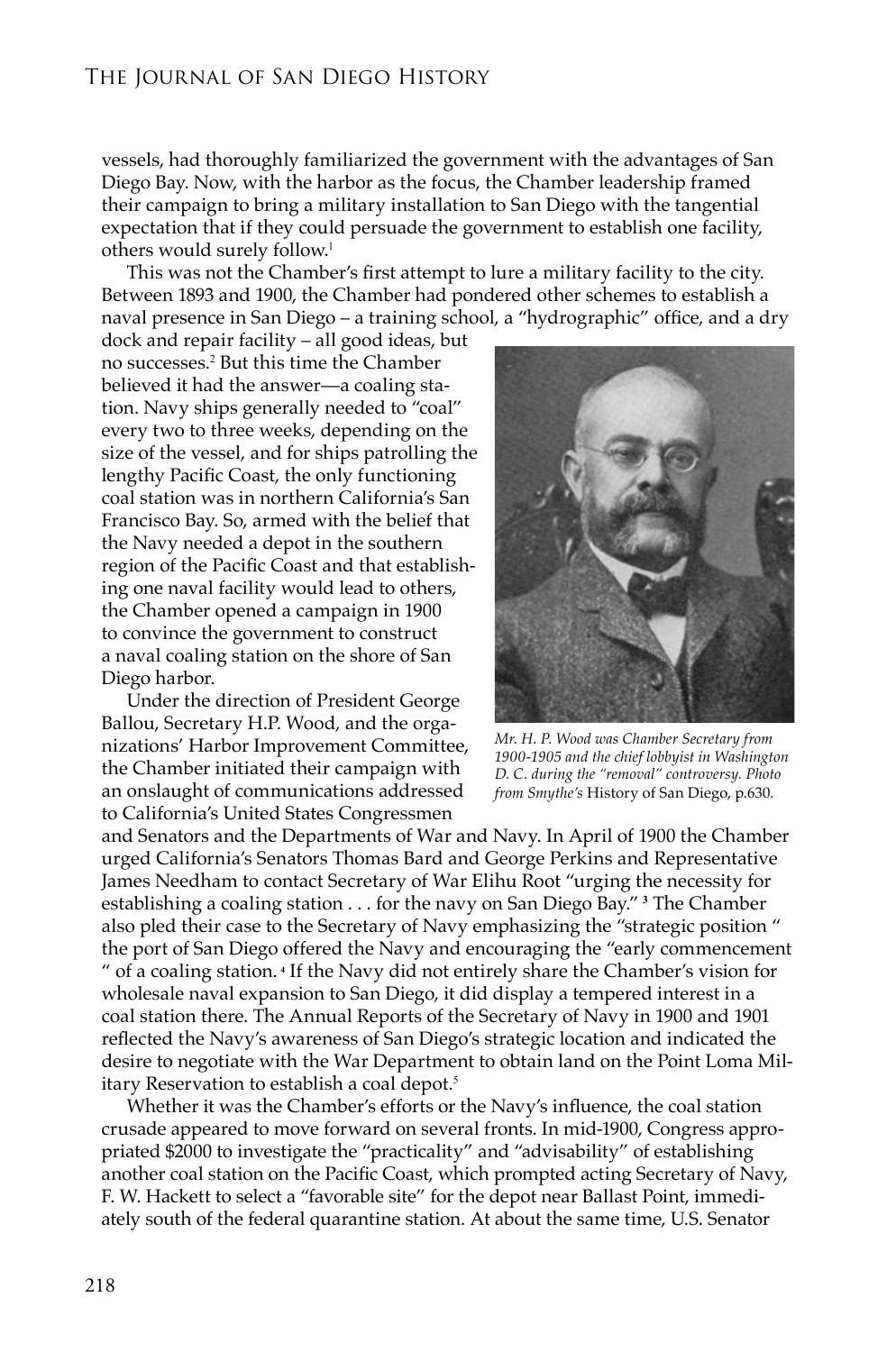

USS Ranger *and* Alert *in San Diego Bay - nd ©SDHC 21229.*

George Perkins reported to the Chamber that a Naval Appropriations Bill had earmarked \$700,000 for a new station.<sup>6</sup> Shortly thereafter, following a congressional directive, the Navy ordered Captain W. L. Field of the *USS Ranger* to head to San Diego and undertake an investigation of potential depot sites. Field completed his harbor survey and in June 1900 announced that the Navy had indeed decided to build a coal station at a site "just above Ballast Point."<sup>7</sup> Admiral R. B. Bradford, the Chief of the Bureau of Equipment for the Navy, also added his personal support for a San Diego depot and suggested to Chamber Secretary Wood that any community support in keeping "costs reasonable" would certainly "ease matters" and "greatly facilitate" the chances of the government awarding San Diego the station**. 8**

With Congress acting and the Chamber and the Navy in tacit agreement, a San Diego coal station appeared a *fait accompli,* until the Navy unexpectedly imposed the caveat that the depot be located on the site of the existing quarantine station. The Treasury Department had established the health facility on a portion of the Point Loma Military Reservation in 1893 and the station was fully operational when the Navy first expressed an interest in the site. The Navy's determined efforts to acquire the quarantine site appeared to be grounded in the belief that it was simply the best physical location for a fueling depot. The U.S. Treasury had undoubtedly selected the site for the same topographic characteristics the Navy then observed: a "bayside beach" that featured a gently sloping shoreline that could support buildings and offered ample storage space, a shallow inshore that was perfect for constructing a pier, and enough contiguous deep water to allow vessels to safely approach.<sup>9</sup> The Chamber's rationale for supporting the Navy's acquisition of the site was equally straightforward; a depot on a site the Navy favored would, it was hoped, be a precursor to more naval facilities for the city. So began the Chamber's efforts to resolve the convoluted "removal" issue, an internecine struggle between the Departments of Navy and Treasury that would haunt the project throughout the next decade.

Early in 1901, the Chamber sent Secretary Wood to Washington D. C. to represent their interests regarding the coal depot and he quickly made his presence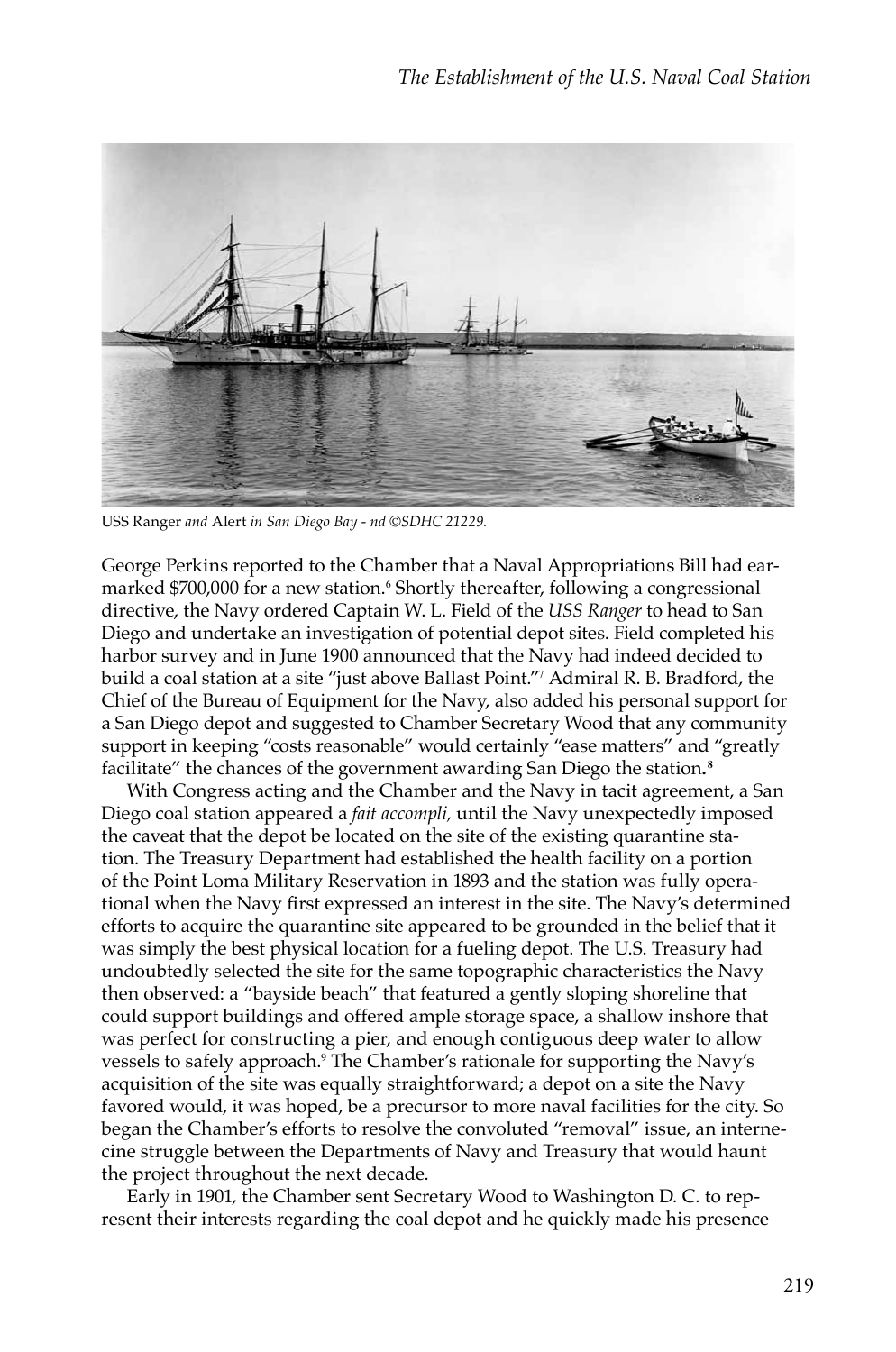## The Journal of San Diego History



*Fort Rosecrans Wharf under construction - c. 1918 ©SDHC 6428.*

known. Shortly after his arrival Wood reported back to the Chamber that at his urging, Admiral Bradford had agreed to pay a visit to San Diego to investigate the situation as a guest of the Chamber. The Admiral traveled to San Diego and did not disappoint as he declared his unqualified support for a coal station on Point Loma. Bradford was quick to point out that his approval was not premised on the desire of the "people of San Diego," but on his assessment that the project was an "absolute naval necessity." He also strongly advocated that the best location for a new depot was on land the quarantine station currently occupied. Accordingly, he urged the Chamber to apply pressure on Surgeon General Walter Wyman of the Treasury Department to obtain his consent to move the quarantine station to another site. Bradford was so adamant in his preference for the quarantine locale that he averred that if it was not secured, the Navy might cancel the project.<sup>10</sup> Of course the Chamber was more than willing to accommodate the Navy and insure this did not happen.

The seemingly tireless Secretary Wood reacted quickly. He first arranged a meeting with Surgeon General Wyman and General O. L. Spaulding, the Assistant



*Point Loma - Quarantine Station - c. 1900 ©SDHC FEP 2134.*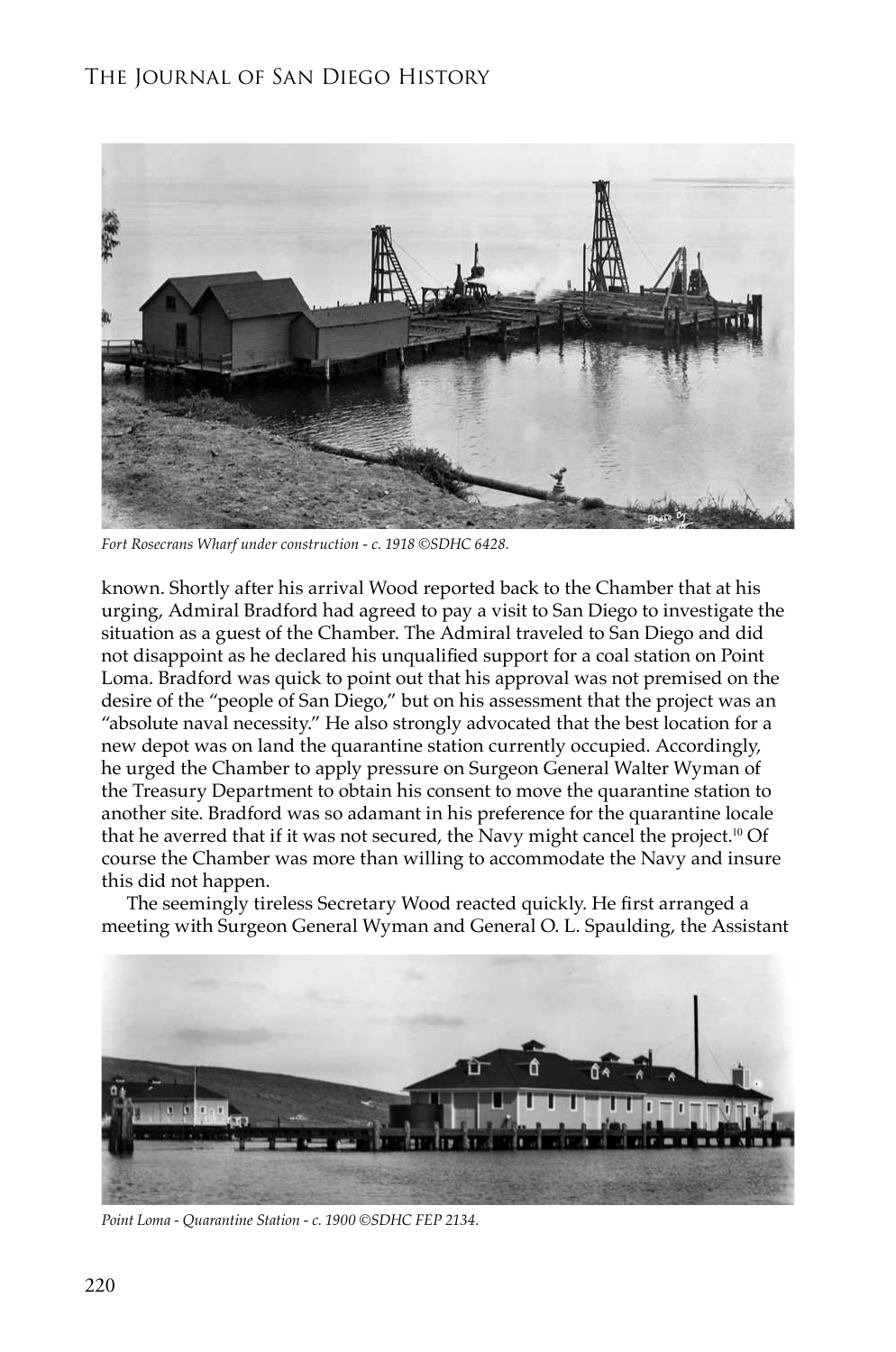Secretary of Treasury and head of the Quarantine Service, to discuss the "removal" issue. According to Wood the meeting went "affably" but provided no substantive results. Wood then turned his attention back to Admiral Bradford, a known depot advocate. Upon his return to the capital, Wood asked the Admiral to intercede personally with the Secretary of Navy, whose influence Wood believed would surely secure "the removal of the Quarantine Station without difficulty." In April, Bradford informed the Chamber that Congress had granted the Navy a "good -sized allowance" to establish the station and as soon as the War Department turned over the land to the Navy, work would "immediately" begin. Then, whether it was Wood's or Bradford's direct intervention, the Admiral reported to the Chamber in May that he had met with Captain James Meyler of the Army Corps of Engineers, John M. Wilson the Chief of Engineers, and the Secretary of Navy John B. Long, and secured the application for land on Point Loma.<sup>11</sup> In September the Department of War formally transferred to the Navy a 2900' wide section of their land, immediately south of the Treasury reservation, for a coal station.<sup>12</sup>

The Treasury Department was no idle participant in the matter and naturally took action to protect its interests. In November 1902, J. S. Raymond, a Treasury Department official, arrived in San Diego to investigate and solidify the Treasury's position. Raymond noted that while there was the possibility of a change in venue, in his view the quarantine station was well located "right where it was."<sup>13</sup> From this point forward positions polarized: the Treasury Department met repeated relocation entreaties with insouciance and the Navy demanded the station be removed. The Chamber, of course, staunchly maintained their pro-Navy posture and bombastically asserted that the "public interest and the nation's defense demanded" that the Navy acquire the Treasury lands exclusively for naval use.<sup>14</sup>

As the removal issue progressed, the coal station received a meaningful endorsement in mid-1902 when the Navy's General Board, an advisory cadre of senior Navy Admirals, which reported solely to the Secretary of Navy, recommended that plans for a San Diego depot go forward. A report from Admiral George Dewey, the Board Chairman, and naval war hero, explained that the Board had authorized the project

based on San Diego's geostrategic position as the only "harbor at the extreme south of our Pacific coast."<sup>15</sup> The Board's approbation essentially marked the Navy's formal approval of the project.

From outward appearances, by 1902 the Navy was committed to establishing the station. The Navy placed Assistant Engineer John H. Koop in charge of overseeing the development of the station and Admiral Bradford requested that the perimeter of the prospective site be fenced and plans drawn up to run a city water line to the area.16 But at the same time the pesky removal issue remained unresolved.

The removal negotiations continued into 1903 as the Navy still aspired to make the station the "largest on the west coast."<sup>17</sup> When Wood learned that the Navy was ready to transfer \$90,000 to the Treasury Department as "compensation" for



*Secretary of Treasury Leslie M. Shaw deflected the Navy's persistent attempts to absorb the quarantine station. Photo from Navel Seabee Museum Collection.*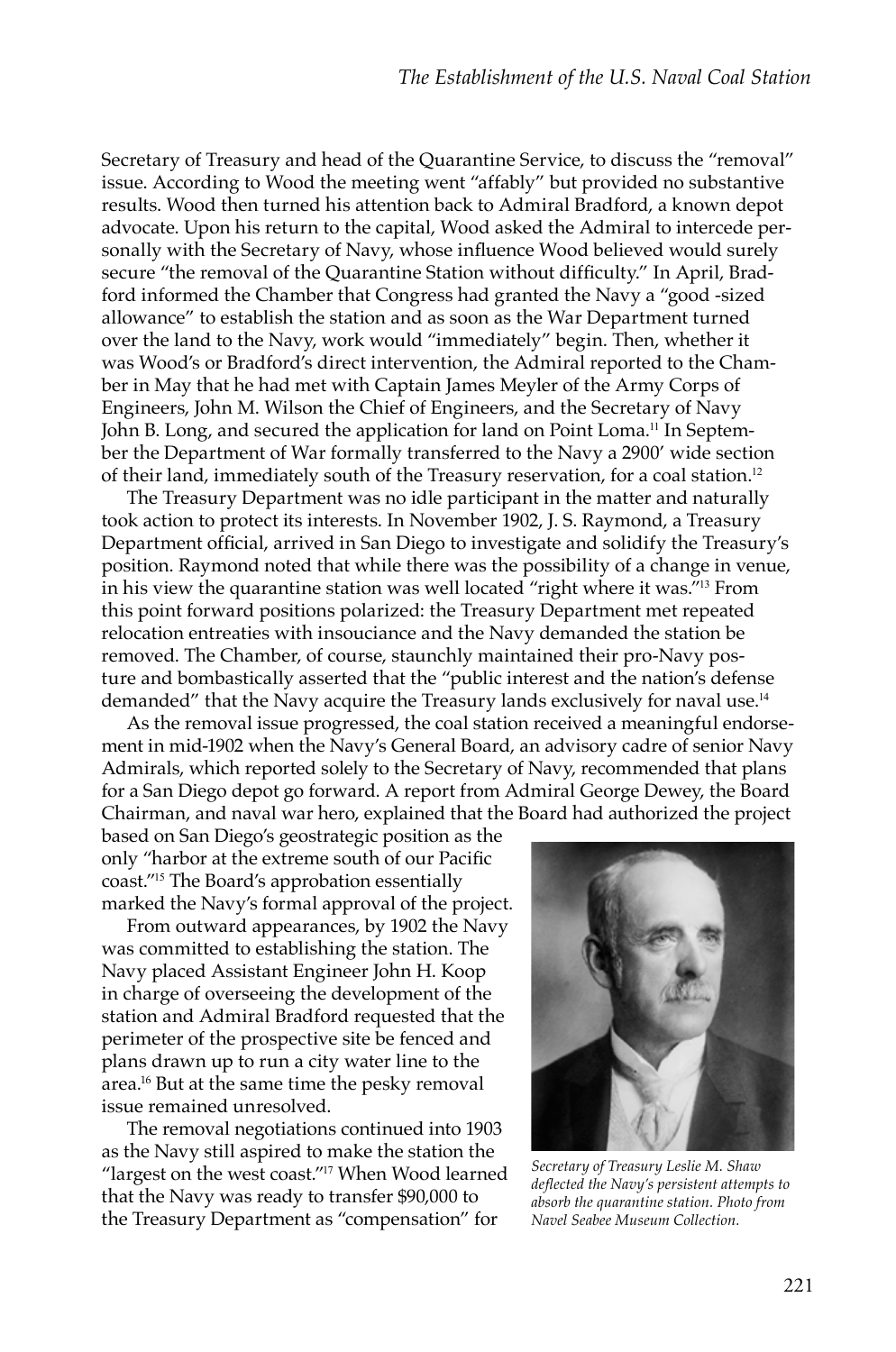

*William L. Fervert, Chamber President from 1902-1904, was a driving force in bringing the station to San Diego. Photo from Smythe's*  History of San Diego, p. 627*.*

funds it had expended to improve the quarantine station, he quickly arranged a meeting with the Navy Department to ensure that an accurate accounting of the proceedings found its way back to Congress. Senator Bard's personal secretary accompanied Wood to the meeting. Wood left the conference with the impression that "a large coaling station" was in the making and confident that the station's establishment would lead to future military development in San Diego. <sup>18</sup> With a settlement in sight, the Chamber set about to ameliorate the contention between the Navy and Treasury and move the project forward.

Unfortunately the intransigence of both parties continued to stalemate any compromise and stymied the Chamber's best efforts. In February 1903 Secretary of Treasury Leslie M. Shaw summed up the opposing viewpoints in a letter to Chamber President William L. Frevert. In his opinion, the Navy stubbornly saw the quarantine site as the only "desirable" location for the coal sta-

tion, and the Treasury firmly maintained the stance that any site change was both too expensive to expedite and "disadvantageous" to the department's mission.<sup>19</sup> In an attempt to mitigate discord, the Chamber identified and offered several alternate sites for the quarantine facility and vowed to bring "every influence" in their power to effect the relocation of the station. Following their earlier modus, the Chamber immediately prepared telegrams to the Army, Navy, and Treasury Departments, and to California's Senators and Representatives, soliciting their assistance "in straightening out the differences between the Navy and Treasury departments and urging the removal of the Quarantine Station."<sup>20</sup>

In response to the Chambers' appeals, California's Congressional delegates went to work. Representative James Needham prepared an amendment for insertion into a pending House Sundry Bill that would "move the quarantine station near the jetty and give the whole of the water front to the Navy department."<sup>21</sup> Woods also heard from California Congressmen Milton J. Daniels that he was likewise preparing a bill to push the removal process forward**.** Needham went a step further and met with the new Secretary of Navy William H. Moody, who had earlier expressed some misgivings about the measure, and gained his support.<sup>22</sup> Now an advocate, Moody tried to persuade Shaw that the newly proposed quarantine site was "an excellent one" which fulfilled in "every respect the recommendation of the quarantine officer at San Diego." Exerting more pressure on the Treasury, Moody averred that the people of San Diego were "thoroughly" satisfied with the site and the "California delegation" was pressing him for a solution. As a final jibe, Moody blamed Shaw's refusal to relocate the quarantine station as the reason the coaling project was on hold.<sup>23</sup>

In the Senate, Perkins was equally active. He attempted to attach an amendment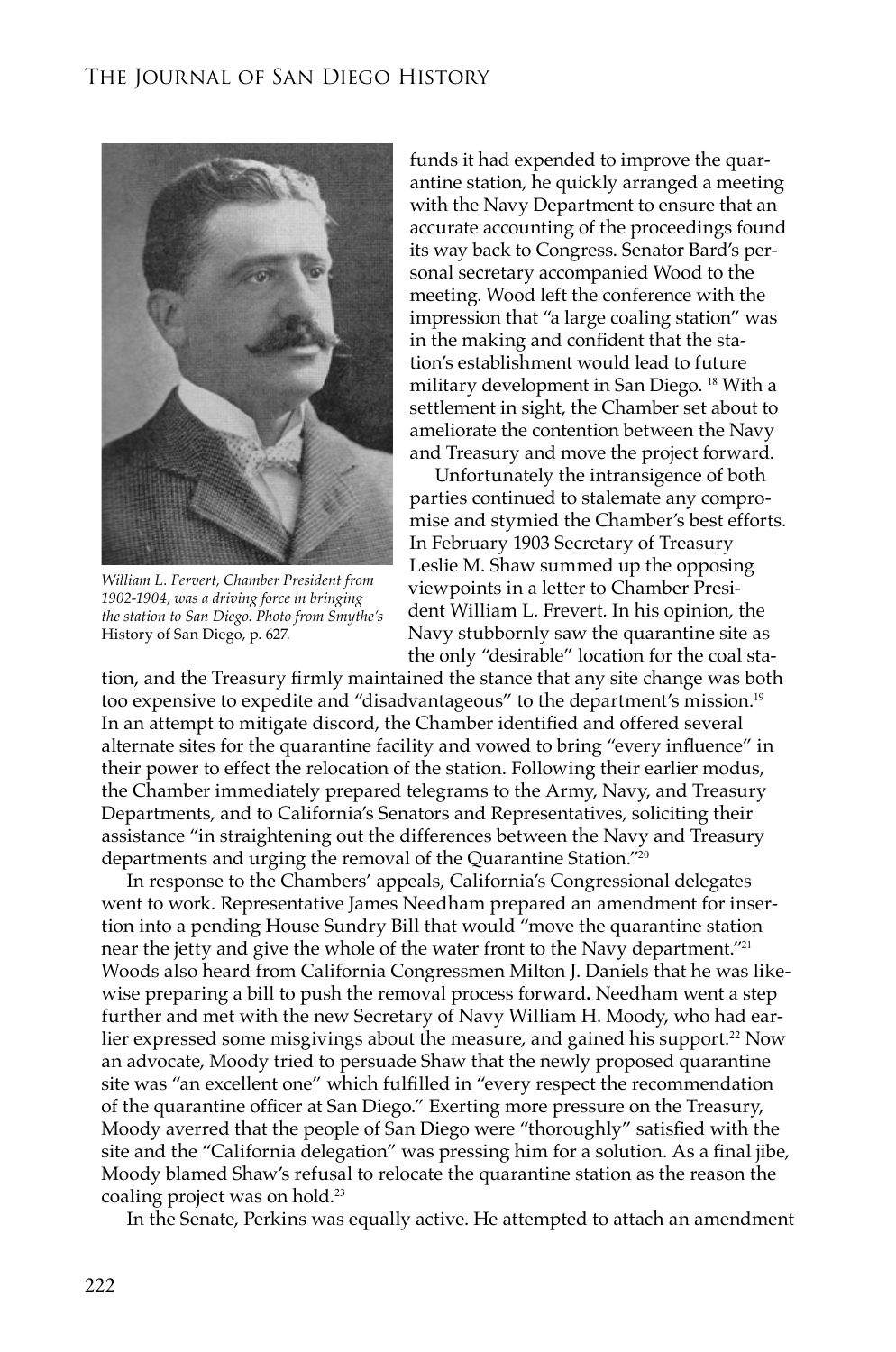to both a Senate Sundry Civil Bill and a pending Naval Bill to secure a change of venue for the quarantine station; the Conference Committee, however, refused to entertain either action because the deadline to submit new legislation had passed. Perkins then took a different approach and tried to convince the Navy Department to build the coaling station on any "available" government land.<sup>24</sup> Finally, in November of 1903, the California Senator sought to enact a "special bill" as an amendment to a naval appropriations act to facilitate the relocation and "carry out the wishes of the people of San Diego."<sup>25</sup>

Two other bills also circulated through the Congress in 1903 and early 1904. One allocated \$50,000 to prepare a new quarantine site and remove the buildings and "appurtenances" of the old station and another for \$200,000 to place a new quarantine station on a strip of land along the main channel of the bay. Both were designed to facilitate the quarantine removal and to fund the establishment of the coaling station on "blocks 93 and 94 of the La Playa," which the quarantine station currently occupied.<sup>26</sup>

Amid the removal commotion, in 1902 the Navy initiated construction of the coal depot on land immediately contiguous to the quarantine station. The Navy's

plans called for a steel pier with concrete supports to provide a working capacity of 3,000 tons, an approach pier with a steel trestle, two coal-loading towers, and an on-shore storage and handling plant with a 25,000 ton capacity. Over the next two years, the Navy Department slowly implemented their proposals and by 1904 had the rudiments of a working facility in place, along with plans for a new staff "cottage" and adjoining horse stables.<sup>27</sup> The year ended with the Navy begrudgingly constructing the coal depot on the land immediately south of the quarantine station, while still coveting the Treasury site.

Supporting the Navy's acquisition aspirations, the Chamber next approached the San Diego business community for support. In August of 1904 the Chamber met with local business leaders and prepared a statement to promote the coal depot. San Diego Mayor Frank Frary, John S. Akerman of the Chamber



*Frank P. Frary portrait - 1905 ©SDHC 11928-6.*

and forty plus San Diego businessmen signed the communiqué addressed to Paul Morton, the new Secretary of Navy. The Chamber and the business consortium played to the sentiments of the Navy, with the reminder that the service needed a sizable coal station in San Diego and that the land the quarantine station occupied had the potential to house a depot with the storage capacity of 50,000 tons of coal—making it the best choice.<sup>28</sup>

The Chamber's campaign received a boost in late 1904 when Assistant Secretary of War Charles H. Darling paid a visit to San Diego to inspect the harbor. Darling described the harbor as one of the "most important in the United States" and said the completion of the proposed Panama Canal would only heighten that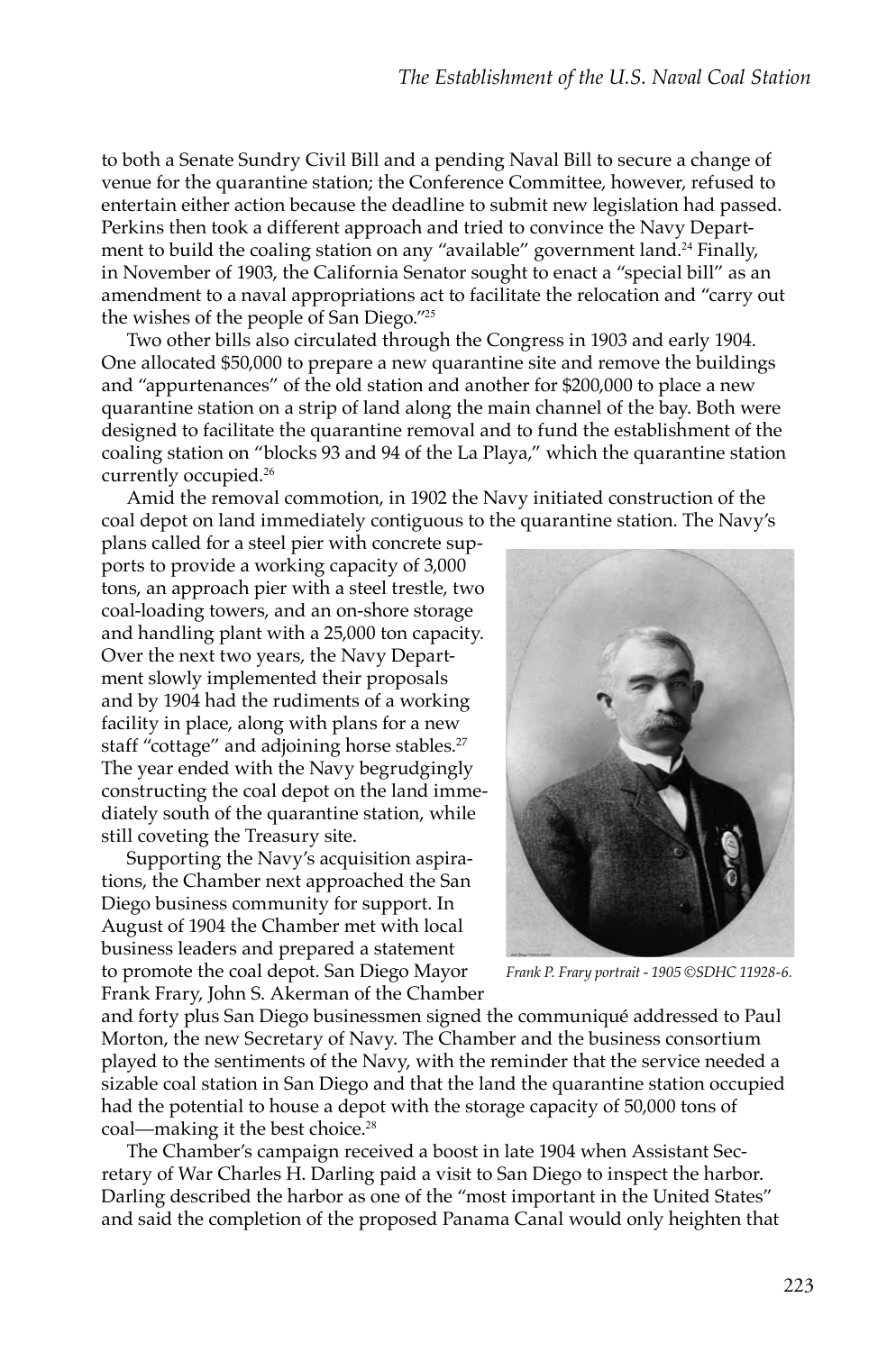### The Journal of San Diego History



*A ship "coaling" at the station pier ca. 1910. Courtesy of SSC Pacific Collection.*

significance. He also mentioned the need for the coal station and, with words that were music to the Chamber's ears, acknowledged the possibility of a naval repair shop to follow, which could lead to a full Navy yard and dry dock facilities.<sup>29</sup>

As the year closed the Navy assigned Assistant Engineer R. E. Carney, USN, as the new station "custodian," the Navy's incongruous title for the person in charge of the coal station, and continued their desultory improvements on the depot. The Chamber also returned the energetic Wood to Washington to track the removal issue.<sup>30</sup>

Wood reported back to the directors at the end of January 1905 that he had again met with Surgeon General Wyman and repeated the Chamber's argument that the quarantine removal was both a "Naval Necessity" and essential to San Diego, for surely "one development would lead to another." The obdurate Wood also contended that the newly proposed quarantine site was much better for their purposes and that the Treasury's hesitancy had impeded the promised improvements at the coal depot. After one prolonged meeting, which included countless telephones calls between Wyman and Treasury Secretary Shaw, Wyman finally appeared to acquiesce to Wood's view. Wood immediately met with Assistant Secretary Armstrong, who was then in charge of all quarantine matters, and obtained Armstrong's promise "to earnestly and actively second any effort" the Navy Department might make in the removal matter.

Wood also set meetings with Secretary of Navy Morton, his assistant Charles Darling, and Admirals Converse and Manney of the Corps of Engineers, in each case securing their respective support. From these conversations, Wood was also able to persuade Darling to write a "strong letter" to Joseph Cannon, the Speaker of the House, requesting that Congress sponsor and "favorably" consider a "removal" bill. In his dealings, Wood reiterated that the Treasury should view relocation as a national measure, not a "local" one and that the action was both a naval necessity and for the "betterment" of the quarantine service. Shaw appeared to agree and co-signed a letter to that effect. Wood felt that while success was not yet "fully assured" he had at least "moved the rock upon which our plans had hitherto been wrecked."<sup>31</sup> But even with Shaw's tacit approval, the reality was that the Treasury, with a fully developed and functioning station in place, was not likely to accept a perfunctory relocation of their facility.

With the Chamber's machinations moving forward at the national level, suddenly a local snag appeared. The ownership of a portion of the submerged land upon which the proposed new quarantine wharf would be constructed came into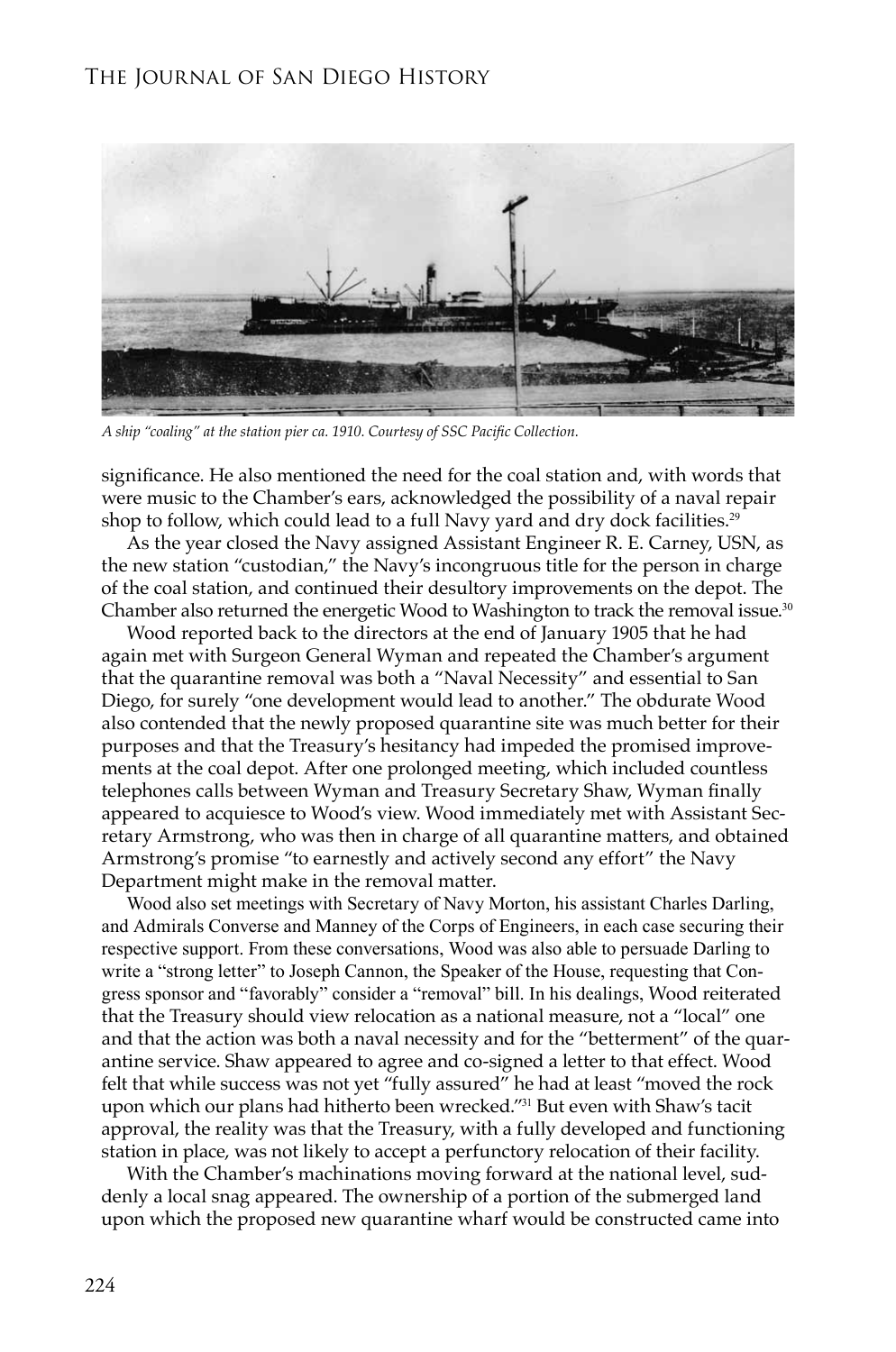question. It took action from the San Diego Board of Harbor Commissioners and a special session of the California State Legislature to successfully resolve that issue and grant the federal government ownership of the land in question.<sup>32</sup> With that problem resolved, it was back to business as usual.

Briefly eschewing the removal issue the Chamber now pressed for more improvements at the depot. In May 1906 the Chamber submitted another formal resolution to Congress to properly "establish" the coaling station. The resolution covered much of the same old ground; it noted that San Diego was the only "deep water harbor South of San Francisco" and that "the necessity" for such a station was "apparent to all." To accomplish this, the document requested \$300,000 for further construction. In a tangential resolution the Chamber requested an additional \$30,000 to dredge the area immediately in front of the depot pier to ensure that large ships could safety approach.<sup>33</sup> As the Chamber prepared these resolutions, the *San Diego Union* optimistically reported that "one of the biggest naval coal stations in the United States" would soon be completed and that would hopefully spur federal interest in constructing a full naval yard in San Diego.<sup>34</sup>

Despite the Chamber's political maneuvering and the Navy's complaints, the quarantine station continued to function and grow. In the midst of the removal controversy the new coal station custodian, Commander John H. Almey, USN Retired, took his shots at his next-door neighbor. In mid-1907, as Dr. W. W. McKay, the surgeon in command at the quarantine station, prepared to fence in his facility, Almey, with a hint of bias, complained that the Treasury had not only acquired the quarantine land in a "surreptitious manner," but, quoting the Navy Chief of Bureau, had done so in a manner exhibiting a "want of courtesy and good faith."<sup>35</sup>

But 1907 was also a year of improvement at the coal station. The Navy requested and received permission from the War Department to expend \$178,000 to install an upgraded wharf, and a new trestle and bunkers. Under Almey's supervision, local



*Great White Fleet - first boat to land - Coronado - 1908. ©SDHC 14071.*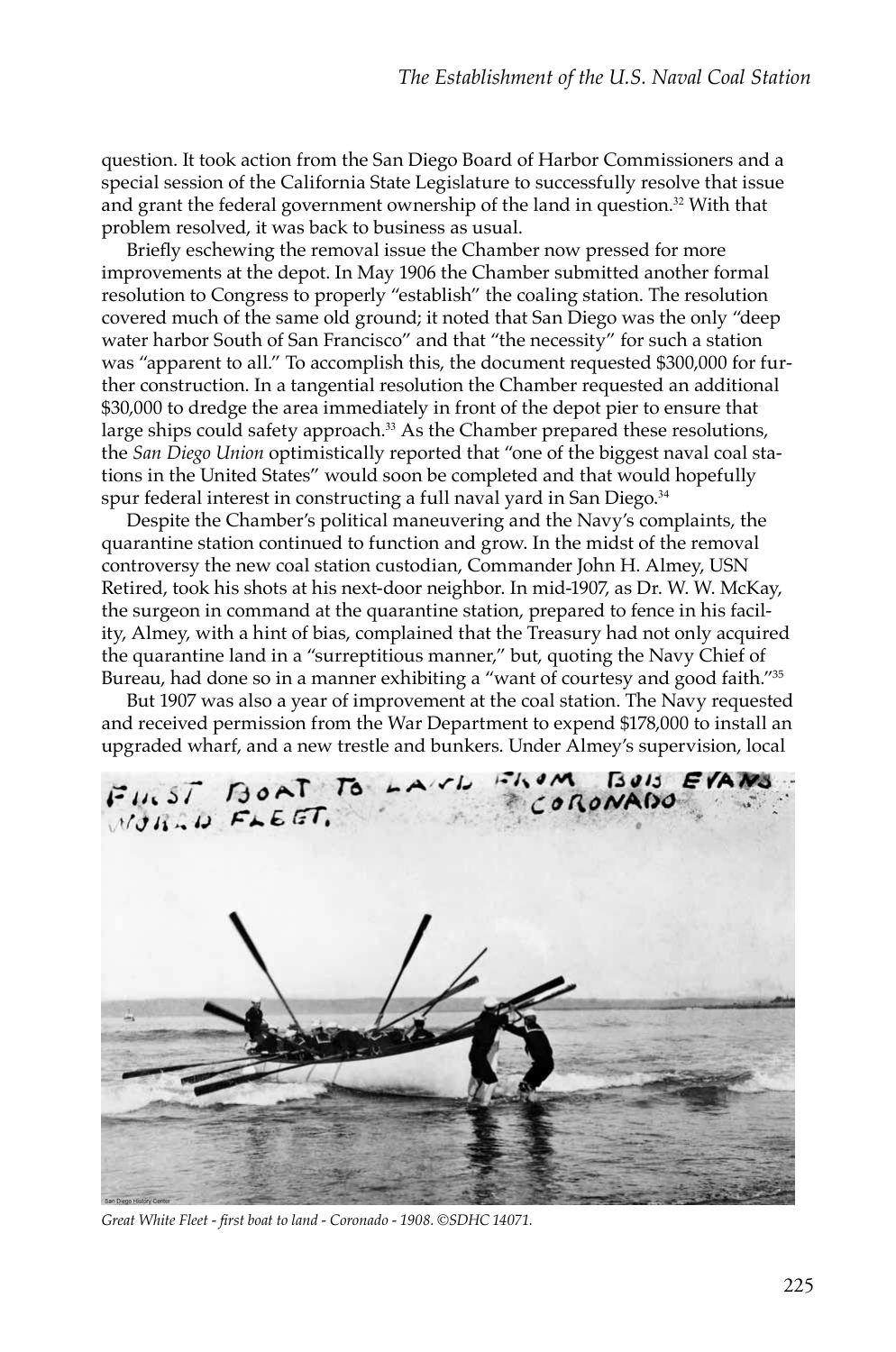San Diego engineer Lew Harris made the soundings for the pier pilings and S. W. Mitchell, the supervisor of the contractor for the Pennsylvania Bridge, completed his preparations and started construction in January 1908.<sup>36</sup>

Despite the best efforts of the Chamber and the Navy, from its inception the coal station had moved forward erratically—a case of progress then pause – but by 1908 the depot was fully operational. Unfortunately, the harbor was not fully dredged and the ships of the Great White Fleet visiting in 1908 had to anchor off Coronado. Viewing the station's situation pragmatically, Almey's replacement, retired Admiral, H.N. Manney, commented in 1909 that any further improvements to the coal storage area would probably "trespass" into the quarantine grounds and affect several of its structures. Perhaps sensing the futility of the situation, he noted that the State of California had offered a new site for the quarantine station, but also observed that even if the State could facilitate the move, it would take years to construct new buildings and a wharf. Manny soberly accepted the "fact" that the continued growth of the health facility seemed to "indicate an absence of intention on the part of the Government to abandon" the present quarantine site.<sup>37</sup>

The relocation issue lingered on beyond the end of the decade with no definitive resolution. Treasury officials rightly based their reticence to evacuate the quarantine site on their physical possession of the land and the time and funds the Department had expended to establish the facility. The quarantine station pre-dated the coal depot by almost ten years and given the improvements, which continued into 1903, the reality of the Treasury abandoning the site, regardless of the collegial relationship of the Navy and the Chamber and their persistent efforts, was problematic at best. The Navy undoubtedly believed the quarantine station stymied the expansion of their coaling depot, but in reality any meaningful recourse was limited. As a consequence, during the years of this protracted debate, the Navy and the Treasury continued to upgrade their respective facilities and conduct operations on the original sites.

While the coal depot officially went on-line in 1904, the Navy's indifferent commitment to the station left it a shoestring operation. In 1905 Carney complained that when the Navy reassigned his four-person staff back to the *USS Chicago*, it left him performing all the depot's duties. As further evidence of the Navy's seeming apathy toward the depot, the Navy Department reduced the depot's staff to the point where the station went unmanned on Sundays and holidays, then released several more civilian employees and proceeded to cut the pay of these still working. 38 As a result, the coal station custodians repeatedly badgered the Bureau for more help at the station. Both Manney and Webb requested a night watchman to guard against theft and be on the lookout for fires, which were common on the brush-covered peninsula. Gunner, USN, Retired, H. Webb, custodian from 1909– 1911, also requested that two members of his launch crew be deputized as U.S. Marshalls to help patrol and protect the property around the station. The custodians received repeated requests from local citizens for jobs, but on average there were only two civilian employees on site from 1908 to 1910. In addition to the staff issues, the Navy Bureau slashed the station's operating budget in half and routinely denied requests for additional materials and equipment.<sup>39</sup>

The location of the station's headquarters was equally uncertain. The facilities for the station's staff were so meager that the first three custodians conducted the business of the depot from an office in downtown San Diego. Almey, the fourth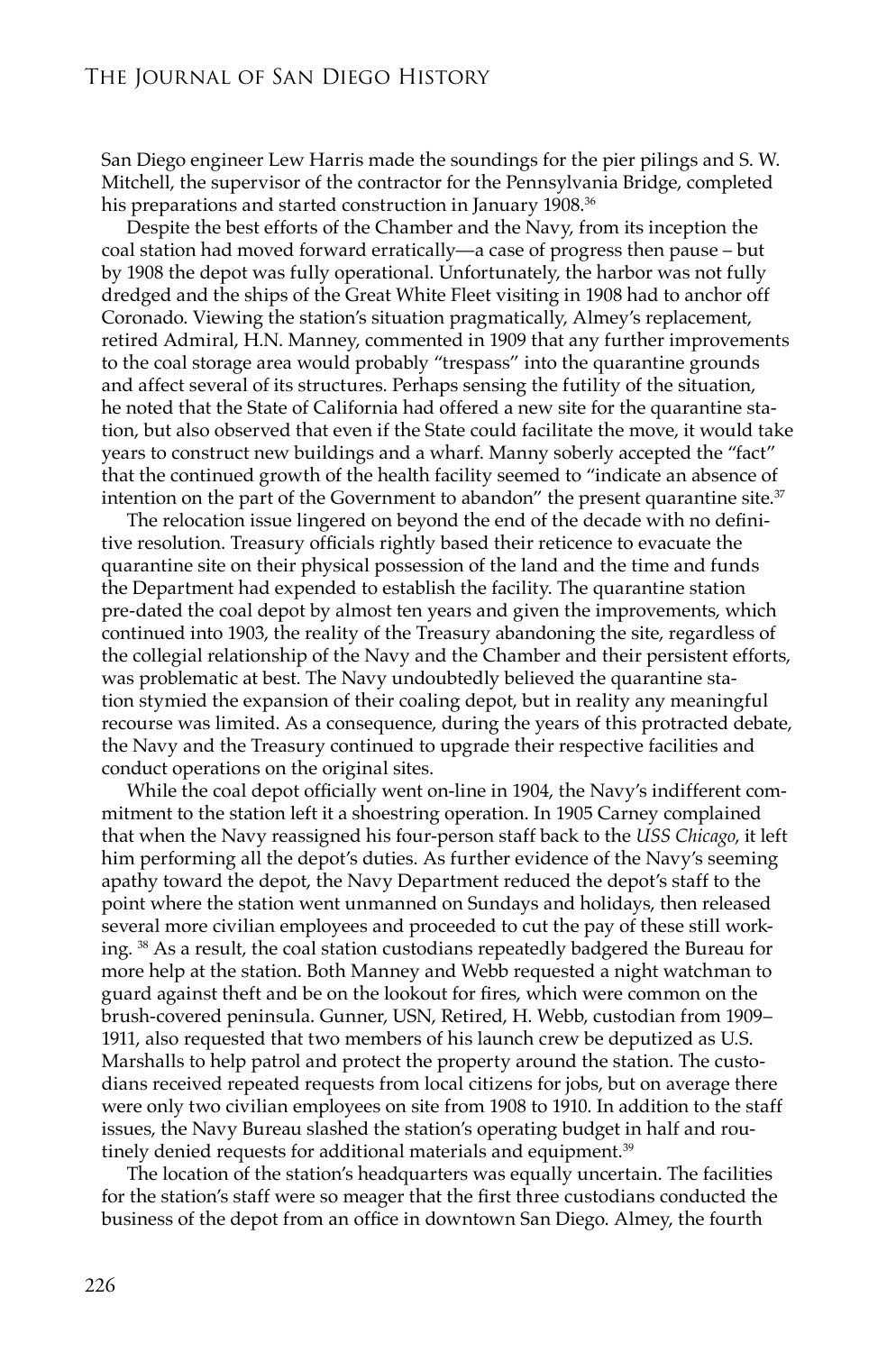custodian, moved the operations to his leased home in Coronado, but was able to return downtown when the government assigned him an assistant. The custodian's office did not make the permanent move to the La Playa site until 1908**. 40**

Even the assignment of station supervisors reflected the Navy's apparent waning interest in the facility. Boatswain L.J. De Ryder, who served from January 1906 into 1907, was the last active duty Navy person to be in charge of the station. Lieutenant Commander Holcombe served an interim position, but from that point forward the custodians were all retired Navy personnel: John H. Almey, Commander, retired, 1907-1909; H.R. Manney, Rear Admiral, retired, 1909; and H. Webb, Gunner, retired, 1909-1911, respectively.

The year 1909 offered the prospect of resurgence when the Bureau of Navigation contacted Manney requesting his views on implementing a new coal storage system at the depot. As per request, Manney issued a detailed report in May that outlined the system that he felt would best serve the station. He recommended a cable car system, the dimensions of the transporting trestle and even delineated the desired the material for the superstructure. Manney suggested that the new system use two 500-ton "coal pockets" rather than huge bunkers, which would mitigate the amount of weight on the existing wharf and also allow for two hoppers with car tracks to be placed on each side of the wharf to facilitate loading. The report also included the reminder that the most efficient way to store coal was on

an open concrete platform, or even on the ground; the Navy learned through experience that coal stored in enclosed bunkers was both susceptible to spontaneous combustion and difficult to handle when it became damp.41 As before, these plans failed to materialize and the station continued to exist on the edge of credibility.



*San Diego Consolidated Gas & Electric Company Station ca. 1908. Photo courtesy USD History Archives.* 

Electricity came to the station in 1910 under Manney's watch. The retired Admiral coordinated with San Diego Consolidated Gas and Electric Company to effect a plan to set poles and run electrical lines across the Military Reservation to serve the coal, wireless and quarantine stations. The coal station received current through a line originating in the quarantine station. In May, Manney reported to the Chief of Equipment that the electricity was in place at a cost of 10 cents per kilowatt-hour, but because of the distance from the city, San Diego charged the depot an additional \$5.00 monthly fee. With the power in place, Manney requested lights be placed on the wharf to make it more visible to ships making the "sharp turn" at the sand bar situated in front of the station. But even the arrival of electricity raised a question of the stations' tenability as Manney pondered if the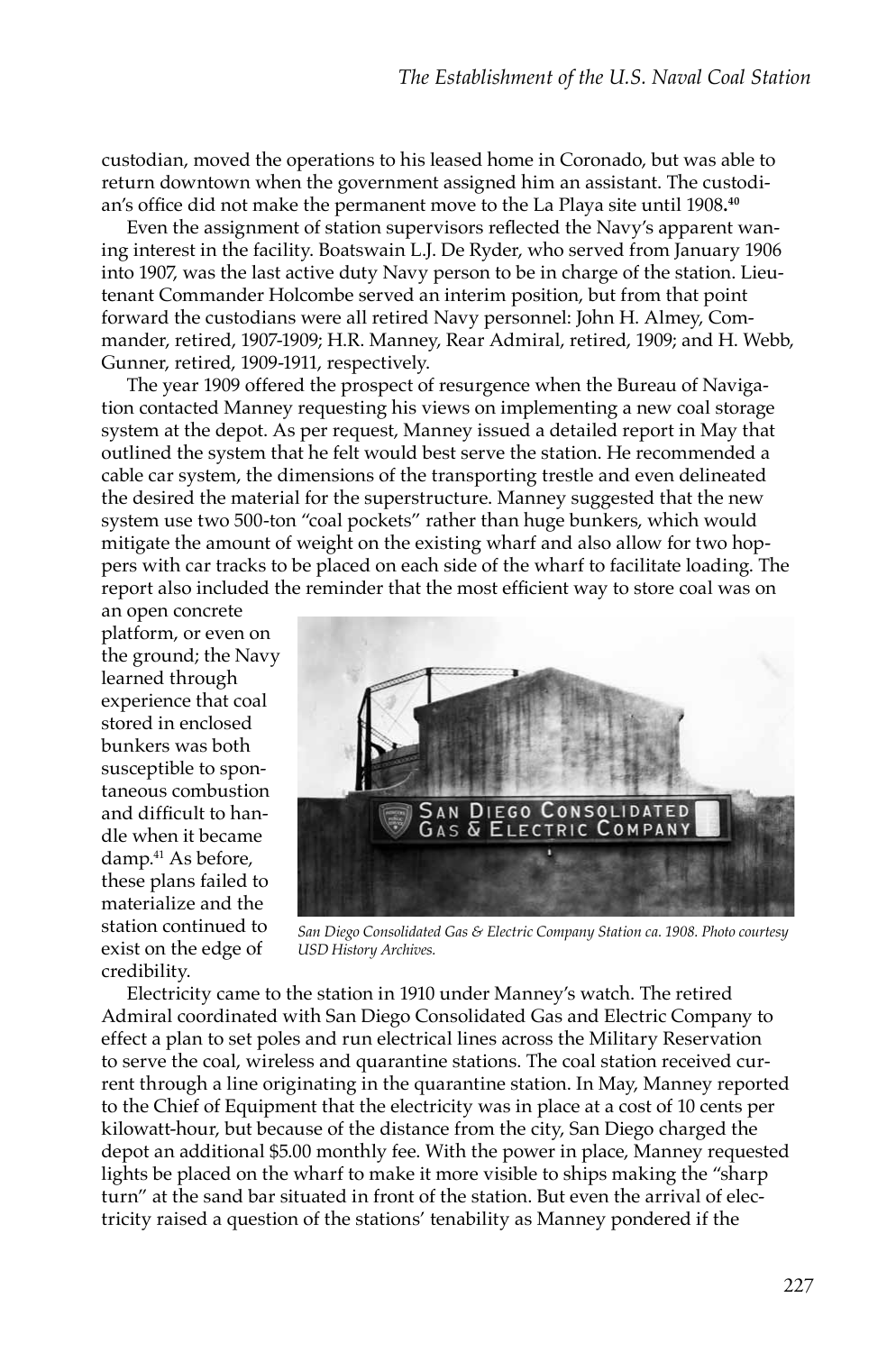## The Journal of San Diego History



*San Diego Chamber of Commerce President Rufus Choate ca. 1912 ©SDHC UT People.* 

Navy—or he—would pay for running the power to his living quarters.<sup>42</sup>

Aside from the station custodians, by 1910 most naval agencies perceived the station as a faltering enterprise. When Manney requested a steam launch and lighter for transporting his mail and supplies across the bay, Admiral Ward of the Board of Supply and Accounting denied the request on the grounds that it was his understanding the station was "abandoned." Adding some salt to the wound, Ward suggested that the depot's already meager budget should be further reduced. Officials in the Bureau of Navigation appeared to mirror that attitude, as it was their understanding that the Navy Department had "deferred" all action at the station.<sup>43</sup>

If the bureaucratic slights of Webb's own department were not enough, the local army post heaped on a personal affront. In April 1910 Webb complained to the commandant of Fort Rosecrans that some Army men had become a "frequent source of annoyance" to himself and his family. It seemed the soldiers often returned from town late at night along the military road that bordered the depot and indulged in "loud singing, boisterous and obscene language, catcalls and the like." Webb complained that one evening at around 1:30am several soldiers stopped in front of his quarters and started using disgusting language: the soldiers apparently met Webb's demands for quiet with insulting remarks rather than compliance.<sup>44</sup>



*William Kettner - 1915 - ©SDHC 8173.*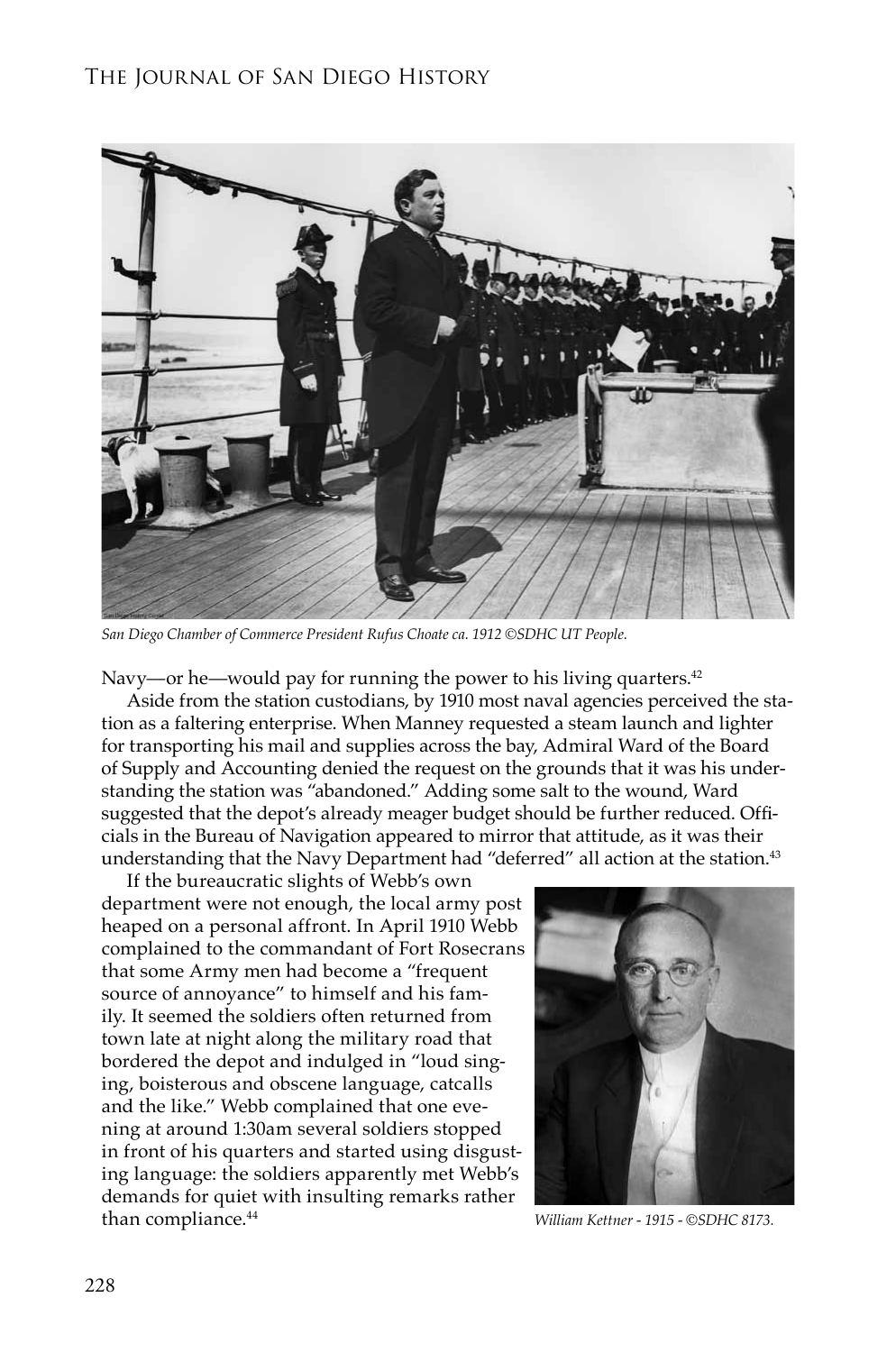

*Naval Operating Base (Fuel Depot), San Diego, May 28, 1941. #13111, G.G. Cont. NOy-4355, "Section Base".*

A public view of the station produced a variety of opinions. San Diego civic leader and former Chamber President Rufus Choate declared that the station was never used simply because there was no coal at the site from 1904-1912—a fact that photos of the station belie – and blamed the lack of support on California's contingent in the House of Representatives. With hindsight, Congressman William Kettner remarked that in 1901 the Navy had performed some dredging to "add a coaling station" but after the construction of a wharf the Navy abandoned the project. Conversely he stated in 1914 that some 900 tons of coal was stored on-site while the Navy awaited construction of the "colliers" to protect the material and thus "complete the plant." Local reporter and author Max Miller offered a very different, perhaps myopic, perspective as he described the "one-time great coaling station" as once the "toast of the Pacific from Seattle to Mazatlan." Likewise in 1911, the *San Diego Union* boldly pronounced, somewhat prematurely, that the presence of the coal station had confirmed the government's recognition of the harbor's "strategic importance" and San Diego's value as a future "base of naval operations."45

Most references simply described the station as "incomplete." In 1910, Congressman Sylvester Smith alluded to the completed "wharf and certain buildings," but also mentioned that the lack of funding had postponed work on the coal handling plant.<sup>46</sup> California's U.S. Senator John D. Works pointed out to the Navy, lest they forget, that San Diego had an "excellent wharf" at the coaling depot, but unfortunately no bunkers or facilities existed for handling the coal. The Senator urged the completion of the depot to overcome the "inconvenience" which existed in coaling "government warships."<sup>47</sup>

The Navy's disjointed efforts to improve the station continued throughout the decade and by 1918 the depot had evolved into an active, functioning fuel facility. As to the Navy's irredentist designs on the quarantine station—it finally absorbed the old quarantine grounds some twenty-five years after the removal controversy began.

Between 1900 and 1912 the San Diego Chamber of Commerce waged an aggressive campaign, premised on the advantages of the city's harbor, to convince the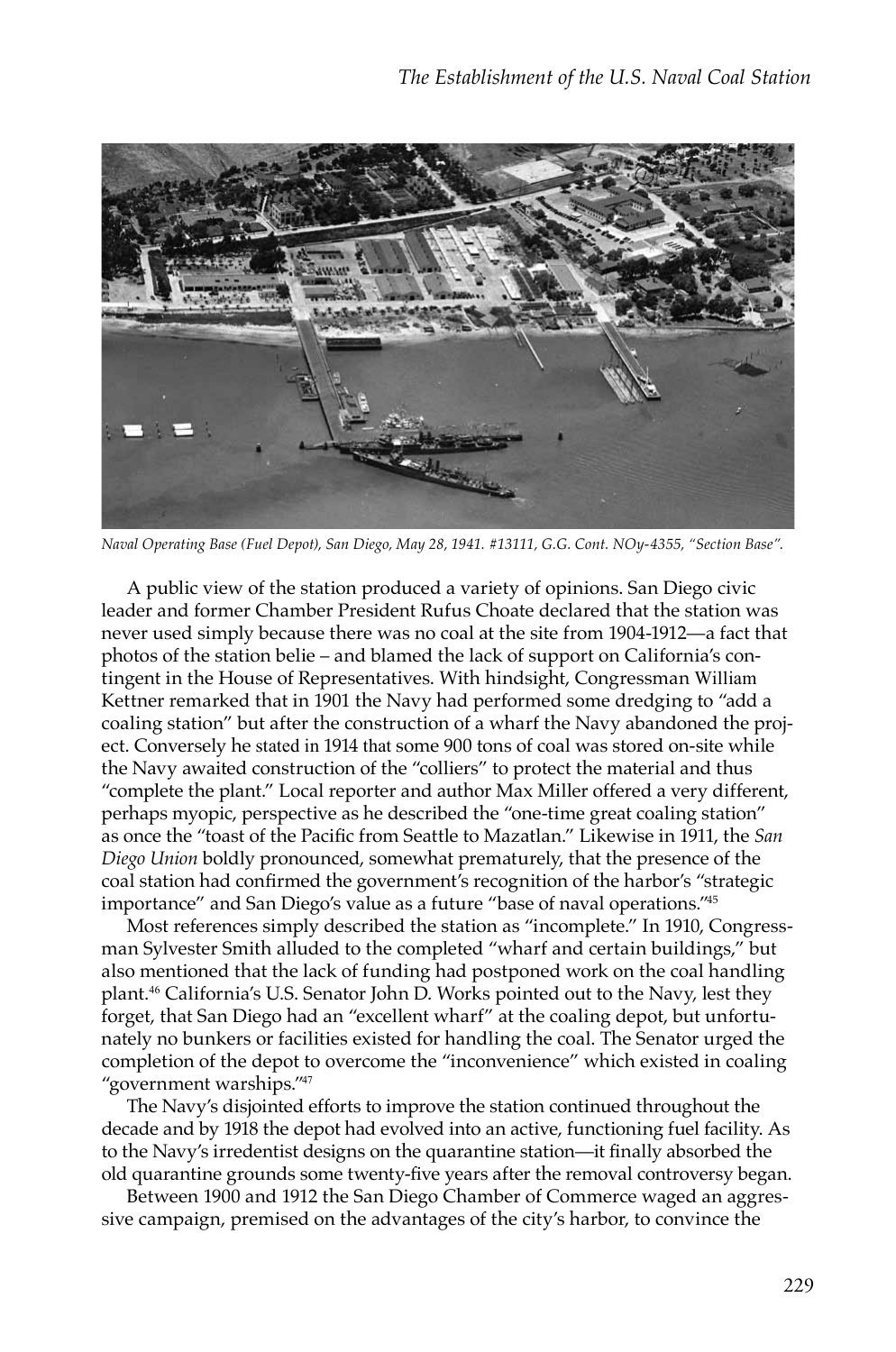Navy to establish a coal station on the bay. Looking to expand San Diego's economy, the pro-business Chamber pursued the coal station in the belief that it would be the first of many naval facilities to follow. In this pursuit the Chamber proactively lobbied California's Congressional contingent, the respective government agencies and unflinchingly supported the Navy's efforts to usurp the federal quarantine station to make the depot a reality. The coal station became San Diego's first permanent naval facility and, viewed in retrospect, was the city's first tentative step in the developing relationship with the U S. Navy.<sup>48</sup>

#### **NOTES**

- 1. The Chamber published several booklets touting the harbor between 1897 and 1900: "The Pacific Wave "was compiled to compete with San Pedro for federal funding for the harbor and "The Port of San Diego" was essentially a plan to improve the harbor with 174 fanciful piers situated around the perimeter of the bay. It is important to appreciate that the Chamber's membership represented the most influential individuals in the city and their "resolutions" carried considerable weight in determining civic matters: the membership included, G. W. Hazard, George Marston, James Pierce, M. T. Gilmore, I. W. Hellman, Philip Morse, William Frevert, John Forward, Rufus Choate, Dr. Edward Grove, James A. Jasper, Waldo Waterman and Julius Wangenheim.
- 2. For the Chamber's earlier activities in improving the harbor, see the San Diego Chamber of Commerce Regular Meeting Minutes, meeting, February 6, 1878, p. 65, Journal April 3, 1871 to March 3, 1887; meeting, December 13, 1893, p. 75-76, Vol., January 1893- July 1895; meeting, February 2, 1894, p. 93, Vol., January 1893- July 1895; meeting, April 27, 1900, Vol. 1900. Hereinafter cited as SDC-CRMM. See Bruce Linder's *The Navy In San Diego,* for a great overview of San Diego and the Navy.
- 3. SDCCRMM, meeting, April 6, 1900, p. 102-103, Journal 1900.
- 4. National Archives Branch Depository, Washington DC, letter, July 31, 1900, Wood to Secretary of Navy, Record Group #80, General Correspondence, Box #484, file 10924. Hereinafter as NARA, GC.
- 5. See, *Annual Reports of the Secretary of Navy,* 1900, Vol. 24, p. 297 and 1901, Vol. 25, p. 366, respectively. On a practical level, the war with Spain revealed the deficiencies of the Navy's coal storage and handling facilities and the lack of conveniently spaced fuel depots. See the *Annual Reports of the Secretary of Navy,* 1898, Vol. 11, p. 26.
- 6. NARA, GC, April 5, 1900, letter, Perkins to John D. Long; SDCCRMMM, letter, April 26, 1900, F.W. Hackett to Perkins, p. 131-132, Journal 1900. SDCCRMM, letter, April 27, 1900, Hackett to Ballou, p. 128-129, Journal 1900; NARA, GC, Bradford's remarks in letter, April 27, 1900, Hackett to Ballou; SDCCRMM, letter, May 8, 1900, Perkins to Wood, p. 136, Journal 1900.
- 7. SDCCRMM, letter, May 8, 1900, Congressman James C. Needham to Wood, p. 138, Journal 1900; letter, May 11, 1900, Bradford to Perkins, p. 133, Journal 1900; meeting, May 25, 1900, p. 141, Journal 1900; meeting, June 1, 1900, p. 155, Journal 1900; *San Diego Union*, May 6, 1900, "Coaling Station for Magdalena Bay," p. 8 and June 17, 1900, "The Navy Department Decides To Establish It," p. 1. Hereinafter cited as *SD Union*. SDCCRMM, letter, July 16, 1900, Bradford to Wood, p. 174, Journal 1900. In mid 1900 Captain James J. Meyler of the Corps of Engineers, who was in San Diego supervising the Zuniga Jetty project, recommended some land north of the Quarantine Station. Navy Captain W. L. Field had earlier suggested an area near China Point, to the south, half way between the Quarantine Station and Fort Rosecrans, but Meyler objected that the channel there was too narrow, making it difficult for ships to maneuver.
- 8. SDCCRMM, letter, July 16, 1900, Bradford to Wood, p. 174; letter, May 12, 1900, Perkins to Wood, p. 134, Vol., 1900.
- 9. This space at La Playa was the same location the *Californios* selected for constructing a warehouse that supported the hide and tallow trade between 1825-1850.
- 10. SDCCRMM, meeting, August 17, 1900, p. 176-177, Journal 1900. There was a lingering question on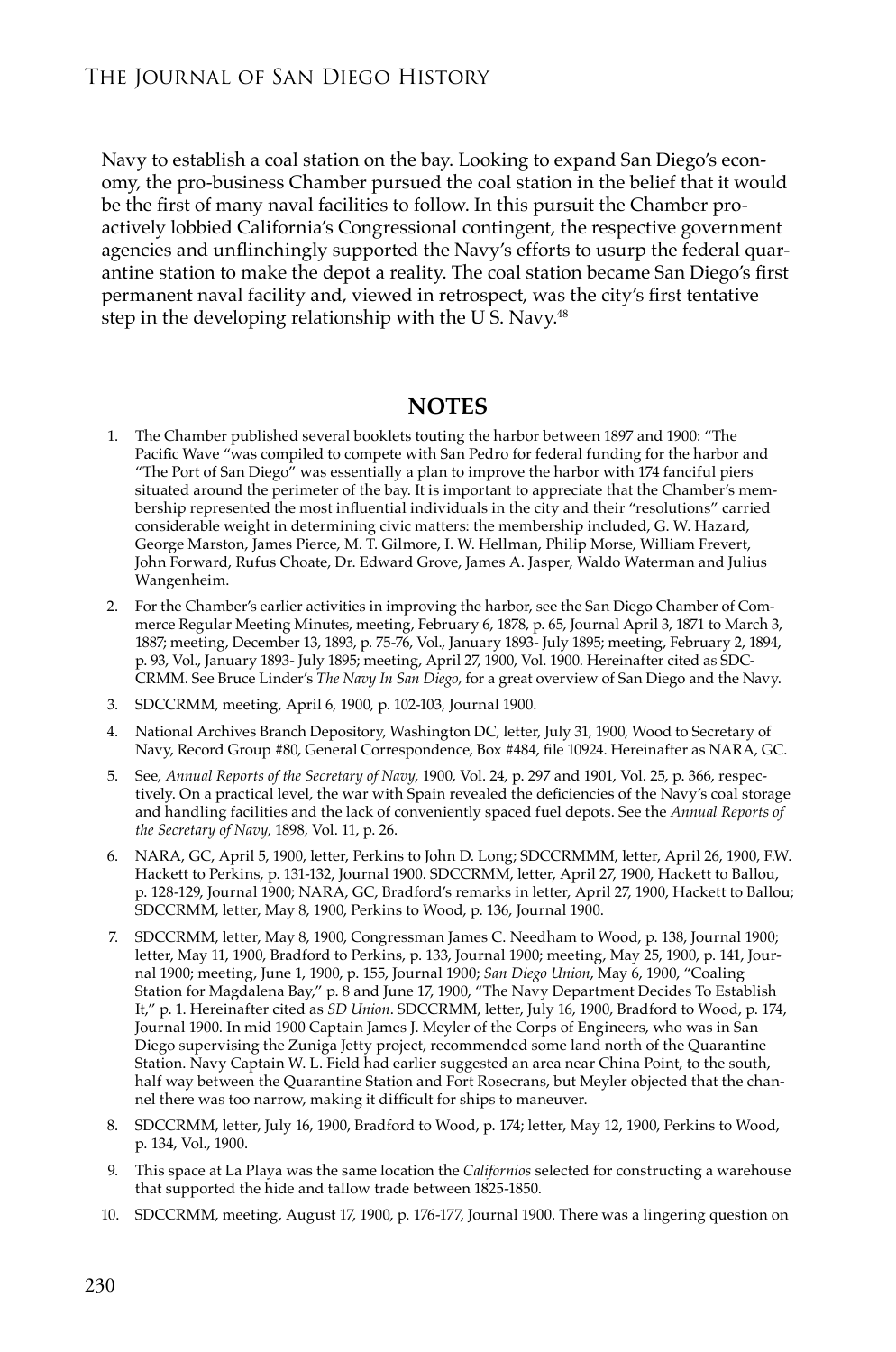the title of these lands so the Navy instructed Captain Meyler to prepare a report to confirm the government's ownership to the land. See, Army Corps of Engineers, D. E. Hughes' Report, "Quarantine Station – Point Loma," February 23, 1901, in the San Diego History Center Collection.

- 11. SDCCRMM, letter, February 8, 1901, H.P. Wood to the Chamber Board, p. 280-281, Journal 1901; meeting, May 17, 1901, p.302, Journal 1901. *SD Union,* December 24, 1901, "Chamber of Commerce the Past Two Years," p. 6.
- 12. SDCCRMM, letter, February 8, 1901, Wood to SDCC, 280-281, Journal 1901; SDCCRMM, meeting, May 17, 1901, p. 320, Journal 1901. *SD Union*, April 20, 1901, "Ready To Build The Coal Station," p. 8. NARA, GC**,** May 11, 1901, Letter Frank W. Hackett, Navy to Secretary of Treasury.
- 13. *SD Union*, November 27, 1902, "As To The Quarantine Station," p. 6.
- 14. *SD Union*, November 22, 1902, "Directors Pass Many Resolutions," p. 6.
- 15. *SD Union*, January 1, 1903, "Spending Much Money on Harbor," Part, II, p. 6.
- 16. National Archives Branch Depository, Laguna Niguel, CA, Naval Coal Station Letters Sent, April 1904 – January 1911, Record Group #181, letter, May 3, 1902, Admiral Bradford to Secretary of Navy, Vol. I, File, #10924-14. Hereinafter cited as NARA, NCSLS.
- 17. SDCCRMM, letter, February 16, 1903, Needham to H.P. Wood, p. 361, Journal 1903. Proof that political exigencies create stance shifts, when Needham toured the quarantine station in 1900 he pronounced it in "excellent" shape and vowed to work for an additional appropriation to enlarge and "complete" the station. *SD Union*, April 16, 1900, "To Complete the Station," "Congressman Needham Asks for \$23,000 for Our Quarantine," p. 6*. SD Union*, May 3, 1900, "San Diego Quarantine; Appropriation For The Station," p. 5.
- 18. SDCCRMM, letter, February 24, 1903, William H. Moody, Sec. of Navy, to Leslie M. Shaw, Secretary of Treasury, p. 489-490, Journal 1903.
- 19. SDCCRMM, meeting, March 25, 1904, p. 108, Journal, 1904.
- 20. SDCCRMM, letter, April 12, 1904, Moody to Wood, p. 137, Journal 1904.
- 21. *SD Union*, Jan. 1, 1903, "Spending Much Money On Harbor To Build Naval Coal Station," Part II, p. 6.
- 22. SDCCRMM, letter, February 16, 1903, Needham to H.P. Wood, p. 361, Journal 1903; letter, November 18, 1903, Daniels to Wood, p. 583, Journal 1903.
- 23. *SD Union*, January 1, 1905, "Most Important Harbor on the Pacific Coast," p. 13.
- 24. SDCCRMM, letter, March 16, 1903, Perkins to Wood, p. 408, Journal 1903. The Sundry Civil Bill, HR 17202, stated that "certain land adjacent to the quarantine station near San Diego, was transferred to the Treasury department, and for the preparation of a new site for the Quarantine station and the removal of the present quarantine station buildings thereto."
- 25. SDCCRMM, letter, November 11, 1903, Wood to Perkins, p. 569, Journal 1903; meeting, November 12, 1903, p. 570, Journal 1903; letter, November 18, 1903, Milton J. Daniels to H.P. Wood, p. 583, Journal 1903; letter, November 14, 1903, Perkins to Wood, p. 584, Journal 1903.
- 26. SDCCRMM, letter, November 19, 1903, Daniels to Wood, p. 587-588 and letter, November 27, 1903, Perkins to Wood, p. 593, Journal 1903. SDCCRMM, January 19, 1904, a copy of HR 10432, 58<sup>th</sup> Congress, 2nd Session, p. 90. Journal 1904.
- 27. *SD Union*, January 1, 1903, "Spending Much Money On Harbor To Build Naval Coal Station," Part II, p. 6.
- 28. SDCCRMM, letter, August 4, 1901, Mayor Frank Frary, J.S. Akerman, and others to Secretary of Navy, Paul Morton, p. 221-223, Journal 1904.
- 29. *SD Union*, January 1, 1905, "Most Important Harbor on the Pacific Coast," p. 13.
- 30. The source of the appellation of "custodian" for the person in charge of the station remains unclear, but was the tile the Navy used in their official correspondence. The custodians were: John H. Koop, 1902; Assistant Engineer, USN, R.E. Carney, 1904- January 1906; Boatswain L. J. De Ryder, January 1906–October 1907—he was the last active duty custodian; LTCDR Holcombe, October 1907–interim; Commander, USN, Retired, John H. Almey, October 1907-March 1909; Rear Admiral HN Manney, USN, Retired, March 1909-December 1909; Gunner, USN, Retired, H.